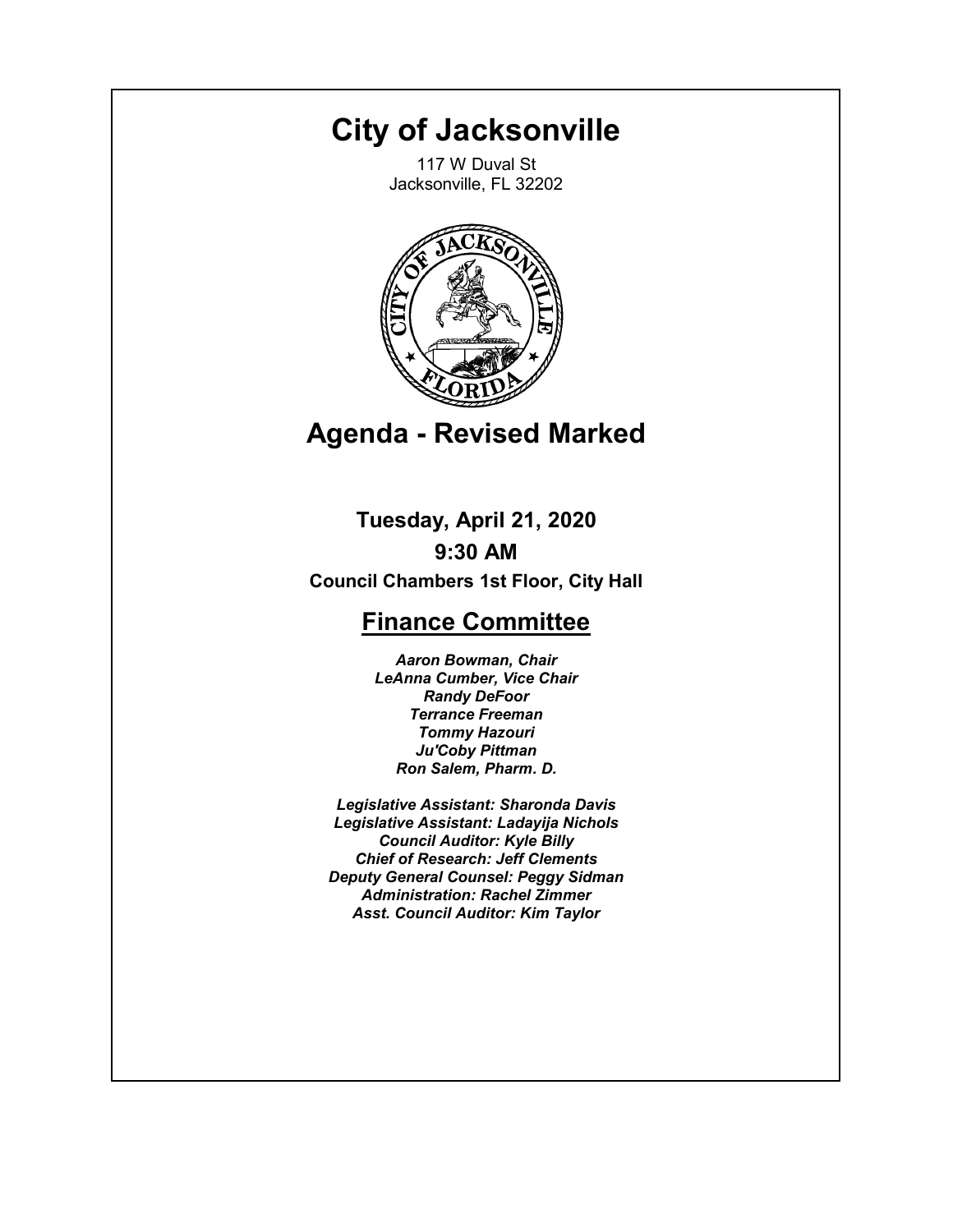If a person decides to appeal any decision made by the Council with respect to any matter considered at such meeting, such person will need a record of the proceedings, and for such purposes, such person may need to ensure that a verbatim record of the proceedings is made, which record includes the testimony and evidence upon which the appeal is to be based.

**Meeting Convened: Meeting Adjourned:**

**Discussion on external auditor selection**

**Attendance:**

#### **NOTE: The next regular meeting will be held Tuesday, May 5, 2020.**

**Item/File No. Title History**

- ORD Auth the Approp of \$1,725,422.19 in funding from the City's General Fund, General Svc. Dist. Fund Balance, in order to provide funding for the repayment by the City of funds received from the State of FL Dept of Environmental Protection, Pursuant to that certain land & water conservation Fund Agreement No.12-00182 btwn the City & the State of FL ("Grant Agreement"), to allow for the future dev of Metropolitan Park; Apv & Auth Mayor & Corp Sec to Exec any Grant Agreemt termination docs & othr agreemts as req by law. (B.T. 19-112)(Lotzia)(Req of Mayor) 8/13/19 CO Introduced: NCSPHS, TEU, F 8/19/19 NCSPHS Read 2nd & Rerefer 8/19/19 TEU Read 2nd & Rerefer 8/20/19 F Read 2nd and Rerefer 8/27/19 CO PH Read 2nd and Rereferred; NCSPHS,TEU,F 9/5/19 NCSPHS Meeting Cancelled/Defer 9/5/19 TEU Meeting Cancelled/Defer 3/16/20 NCSPHS Meeting Cancelled-COVID-19/ Emergency-No Action 3/16/20 TEU Meeting Cancelled-COVID-19/ Emergency-No Action 3/17/20 F Meeting Cancelled-COVID-19/ Emergency-No Action 3/24/20 CO Meeting Cancelled-COVID-19/Emergency-No Action **1.** [2019-0555](http://jaxcityc.legistar.com/gateway.aspx?m=l&id=/matter.aspx?key=1680) DEFER At request of the **Administration** 
	- Public Hearing Pursuant to Chapt 166, F.S. & CR 3.601 8/27/19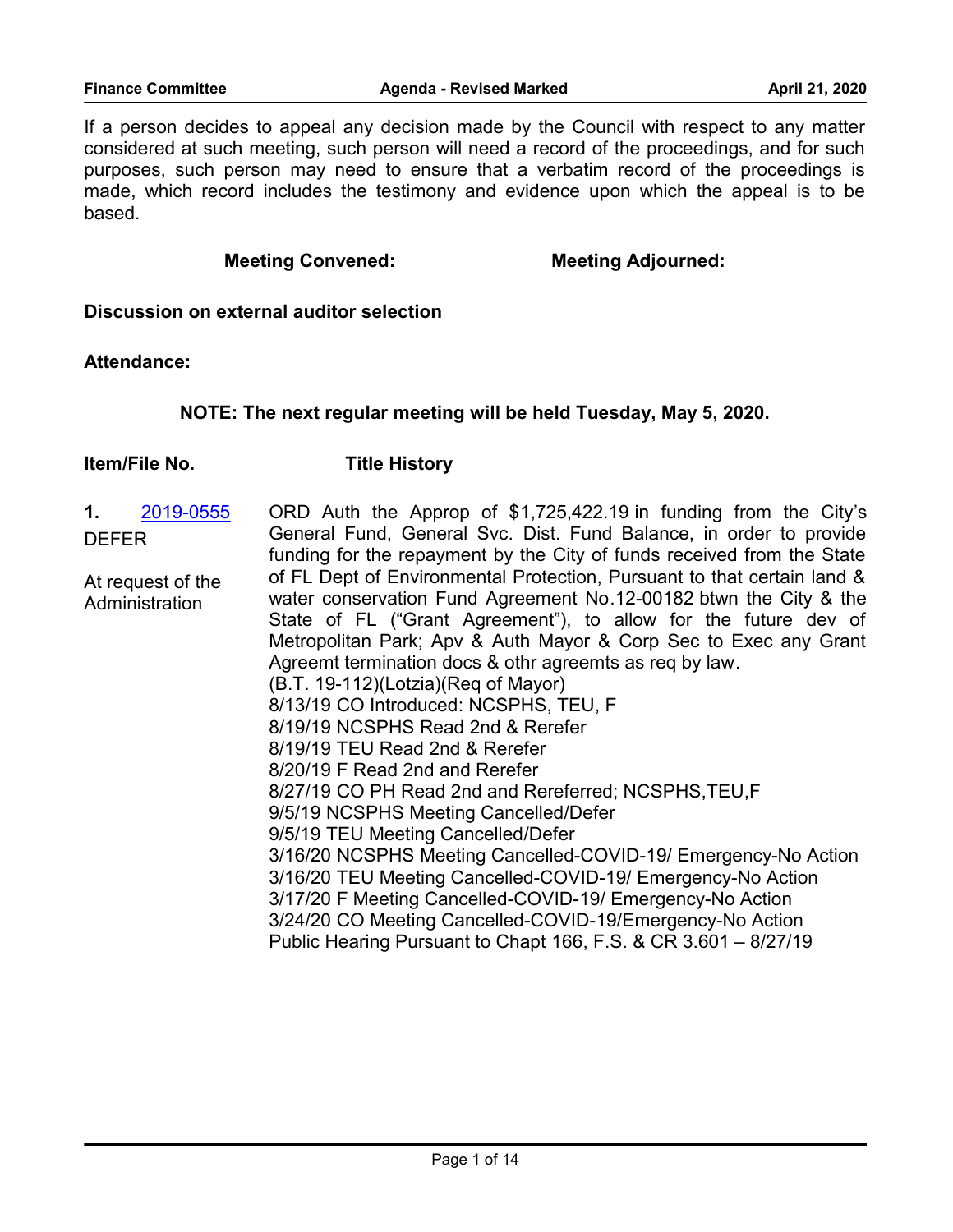| 2.                            | ORD re Responses to Council Auditor; Amend Sec 21.07 (Fiscal &                                                                                                                                                                                                                                                                                                                                                                                                                                                                                                                                                                                                                                                                                                        |
|-------------------------------|-----------------------------------------------------------------------------------------------------------------------------------------------------------------------------------------------------------------------------------------------------------------------------------------------------------------------------------------------------------------------------------------------------------------------------------------------------------------------------------------------------------------------------------------------------------------------------------------------------------------------------------------------------------------------------------------------------------------------------------------------------------------------|
| 2020-0040                     | Budgetary Functions), Article 21 (JEA), City Charter, to Prov Process to                                                                                                                                                                                                                                                                                                                                                                                                                                                                                                                                                                                                                                                                                              |
| <b>AMEND</b>                  | Respond to Requests Made by Council Auditor within 48 Hrs from                                                                                                                                                                                                                                                                                                                                                                                                                                                                                                                                                                                                                                                                                                        |
| Contact:<br><b>CM Diamond</b> | Receipt of Council Auditor's Requested Information to Council Auditor.<br>(Johnston) (Introduced by CM Diamond) (Co-Sponsor CM Cumber)<br>1/14/20 CO Introduced : TEU, F, R<br>1/21/20 TEU Read 2nd & Rerefer<br>1/22/20 F Read 2nd and Rerefer<br>1/22/20 R Read 2nd & Rerefer<br>1/28/20 CO PH Read 2nd & Rerefered; TEU, F, R<br>3/16/20 TEU Meeting Cancelled COVID-19/Emergency-No Action<br>3/17/20 F Meeting Cancelled COVID-19/Emergency-No Action<br>3/17/20 R Meeting Cancelled COVID-19/Emergency-No Action<br>3/24/20 CO Meeting Cancelled COVID-19/Emergency-No Action<br>4/20/20 TEU Amend/Approve 7-0<br>Public Hearing Pursuant to Chapt 166, F.S. & CR 3.601 -1/28/20<br>Public Hearing Pursuant to Sec 21.11, City Charter & CR 3.601<br>$-2/25/20$ |

# **AMENDMENT Change initial response time from 48 business hours to two business days**

| 2020-0058<br>3. | ORD Apv & Auth Jax Aviation Authority (JAA) to Withdraw from Risk     |
|-----------------|-----------------------------------------------------------------------|
| <b>DEFER</b>    | Mgmt. Insurance Prog. Operated by City of Jax in accordance w/Sec     |
|                 | 128.106, Ord Code, Prov for Return of JAA Funds; Prov for Prospective |
| At request of   | Effec Withdrawal Date. (Sidman) (Req of JAA)                          |
| <b>JAA</b>      | 1/28/20 CO Introduced: TEU, F                                         |
|                 | 2/3/20 TEU Read 2nd & Rerefer                                         |
|                 | 2/4/20 F Read 2nd & Rerefer                                           |
|                 | 2/11/20 CO PH Read 2nd & Rereferred; TEU, F                           |
|                 | 3/16/20 TEU Meeting Cancelled COVID-19/Emergency-No Action            |
|                 | 3/17/20 F Meeting Cancelled COVID-19/Emergency-No Action              |
|                 | 3/24/20 CO Meeting Cancelled COVID-19/Emergency-No Action             |
|                 | Public Hearing Pursuant to Chapt 166, F.S. & CR 3.601 - 2/11/20       |
|                 |                                                                       |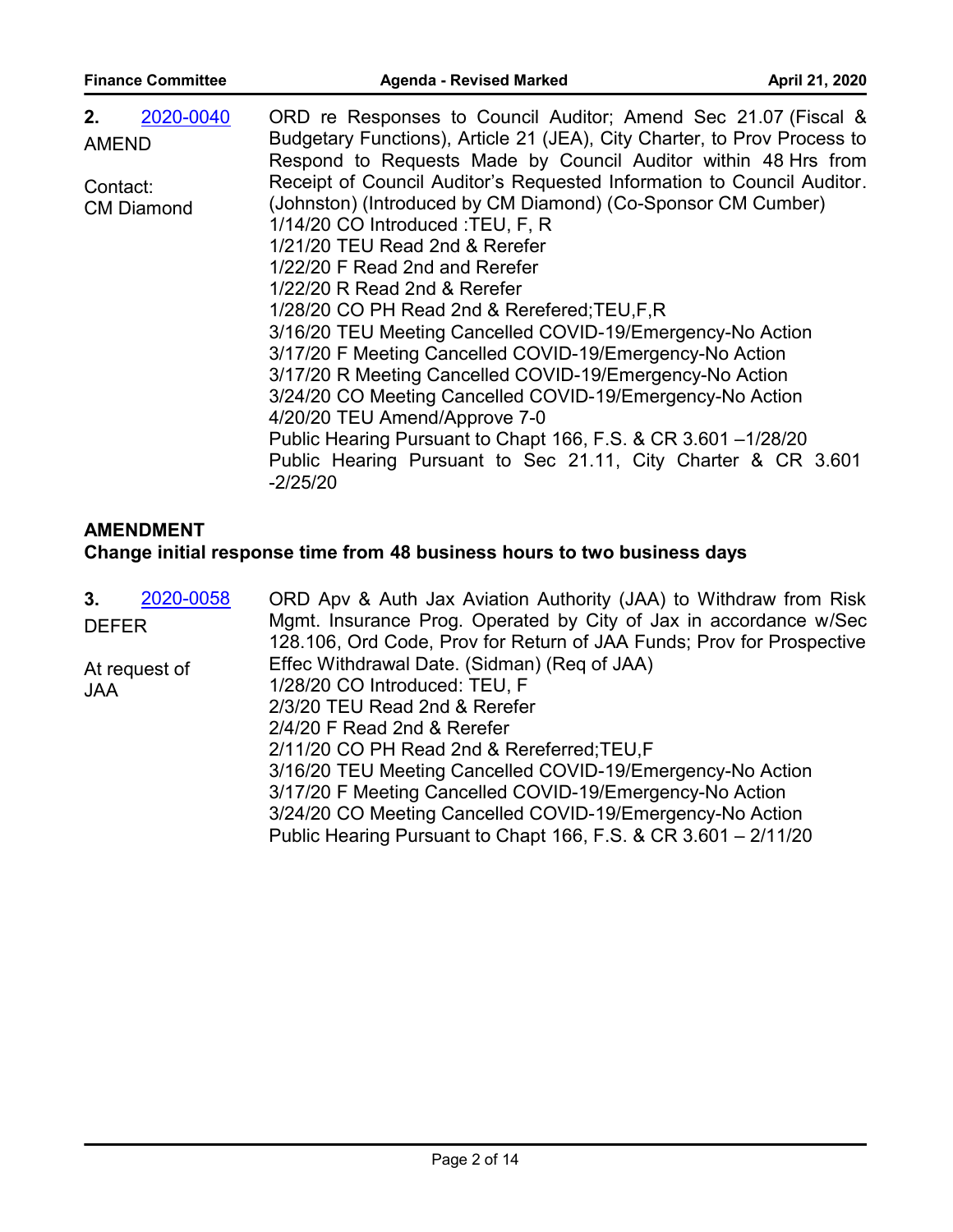| <b>Finance Committee</b>                                       | <b>Agenda - Revised Marked</b>                                                                                                                                                                                                                                                                                                                                                                                                                                                                                                                                                                                                                                                                                                                                                                                   | April 21, 2020              |
|----------------------------------------------------------------|------------------------------------------------------------------------------------------------------------------------------------------------------------------------------------------------------------------------------------------------------------------------------------------------------------------------------------------------------------------------------------------------------------------------------------------------------------------------------------------------------------------------------------------------------------------------------------------------------------------------------------------------------------------------------------------------------------------------------------------------------------------------------------------------------------------|-----------------------------|
| 2020-0107<br>4.<br><b>DEFER</b><br>At request of<br><b>JAA</b> | ORD Approp \$497,195.63 from Retained Earnings in Subfund 561 to<br>Subfund 561 Self-Insurance Acct to Return Excess FY 2019 Gen<br>Liability Loss Provision to JAA in Amt of \$9,035.70 & Return Excess<br>Workers' Comp Loss Provision to JAA in Amt of \$488,159.93. (B.T.<br>20-049) (McCain) (Req of Mayor)<br>2/11/20 CO Introduced: TEU, F<br>2/18/20 TEU Read 2nd & Rerefer<br>2/19/20 F Read 2nd and Rerefer<br>2/25/20 CO PH Read 2nd and Rerefered; TEU, F<br>3/16/20 TEU Meeting Cancelled COVID-19/Emergency-No Action<br>3/17/20 F Meeting Cancelled COVID-19/Emergency-No Action<br>3/24/20 CO Meeting Cancelled COVID-19/Emergency-No Action<br>Public Hearing Pursuant to Chapt 166, F.S. & CR 3.601-2/25/20                                                                                    |                             |
| 2020-0112<br>5.<br><b>DEFER</b>                                | ORD Auth 5th Amend to Mgmt. Svcs. Agreemt btwn City of Jax & Cecil<br>Field Golf Course, LLC Which: (1) Extends Term of Agreemt for 5<br>addtn'l Yrs; (2) Eliminates Base Fee & Percentage of Gross Revenues                                                                                                                                                                                                                                                                                                                                                                                                                                                                                                                                                                                                     |                             |
| At request of<br><b>CM White</b>                               | Payable to City in 2020; (3) Revises Pymt Schedule & Percentage of<br>Gross Revenues Going Forward; (4) Deletes Existing<br>Language & Replaces it with<br>Indemnification<br>Indemnification Language; & (5) Updates Applicable Provisions<br>Regarding Public Records Laws; Prov Oversight by Parks Recreation &<br>Community Svcs. Dept. (Johnston) (Introduced by CM's White & Salem)<br>2/11/20 CO Introduced: NCSPHS, F<br>2/18/20 NCSPHS Read 2nd & Rerefer<br>2/19/20 F Read 2nd & Rerefer<br>2/25/20 CO PH Read 2nd and Rerefered; NCSPHS, F<br>3/16/20 NCSPHS Meeting Cancelled COVID-19/Emergency-No Action<br>3/17/20 F Meeting Cancelled COVID-19/Emergency-No Action<br>3/24/20 CO Meeting Cancelled COVID-19/Emergency-No Action<br>Public Hearing Pursuant to Chapt 166, F.S. & CR 3.601-2/25/20 | $Insur$ &<br>New<br>Insur & |
| 2020-0141<br>6.<br><b>DEFER</b>                                | ORD Approp \$650,000.00 from General Fund - General Svcs. Dist<br>(GSD) Fund Balance to Gen. Counsel Fund - Judgments, Claims, &<br>Losses to Prov Funding for Settlement of Claims or Potential Claims                                                                                                                                                                                                                                                                                                                                                                                                                                                                                                                                                                                                          |                             |
| At request of the<br>Administration                            | Asserted by Temp Civilian Bailiffs Employed by City of Jax; Auth<br>General Counsel to take Further Action to Effectuate Settlemnts. (B.T.<br>20-056) (Pinkstaff) (Req of Mayor)<br>2/25/20 CO Introduced: F<br>3/3/20 F Read 2nd & Rerefer<br>3/10/20 CO PH Read 2nd & Rereferred; F<br>3/17/20 F Meeting Cancelled COVID-19/Emergency-No Action<br>3/24/20 CO Meeting Cancelled COVID-19/Emergency-No Action<br>Public Hearing Pursuant to Chapt 166, F.S. & CR 3.601 - 3/10/20                                                                                                                                                                                                                                                                                                                                |                             |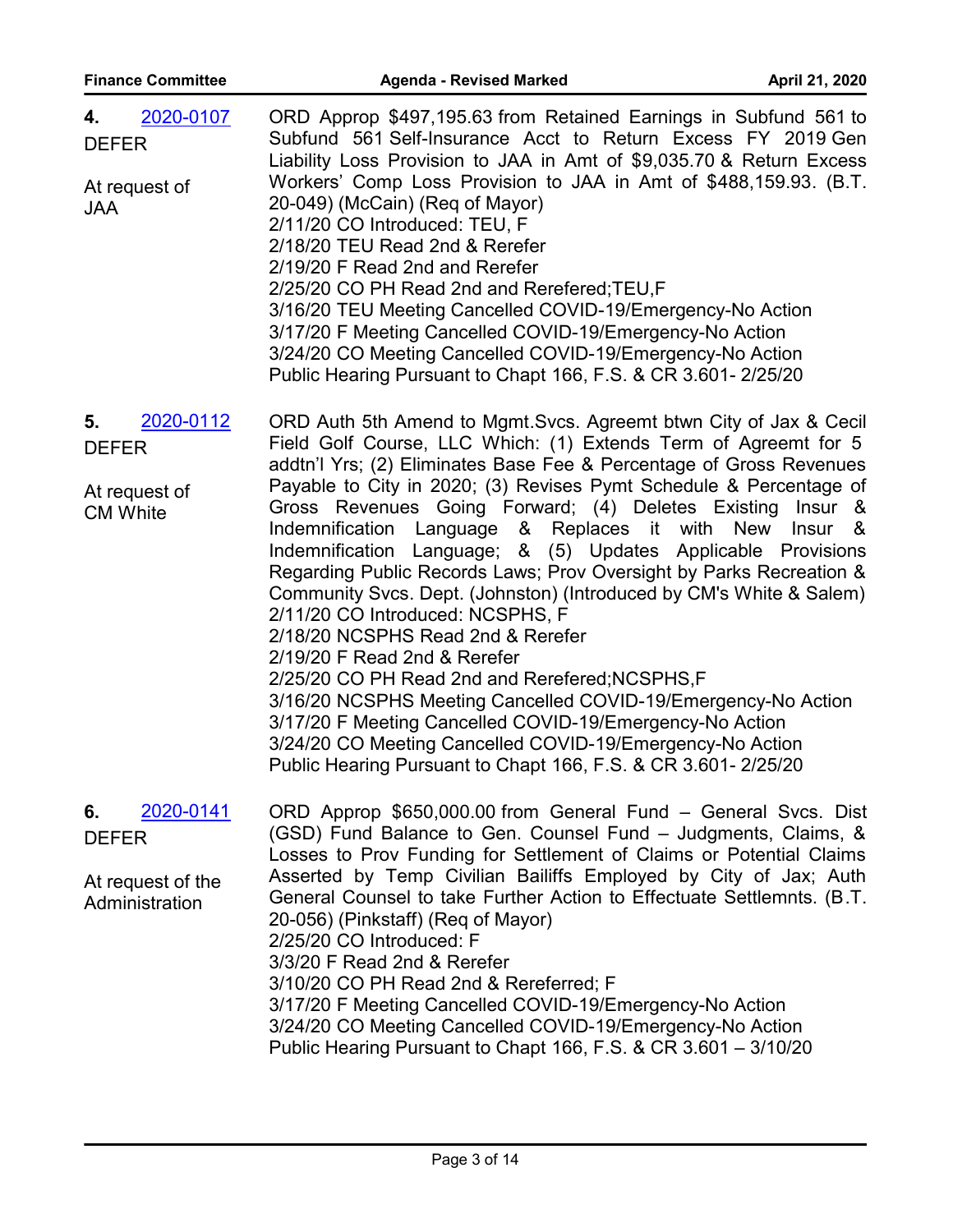| <b>Finance Committee</b> | <b>Agenda - Revised Marked</b>                                                                                                              | April 21, 2020 |
|--------------------------|---------------------------------------------------------------------------------------------------------------------------------------------|----------------|
| 7.<br>2020-0143          | ORD Approp \$75,000.00 in Grant Funds from FDEP for its Participation                                                                       |                |
| <b>AMEND</b>             | in a Study to Estab Vulnerability of Infrastructure & Resources that Play<br>a Role in City's Operations & Allow for Proper Planning; Amend |                |
| Contact:                 | 2020-2024 5-Yr CIP Apvd by Ord 2019-505-E to Prov Funding for "FL                                                                           |                |
| <b>Robin Smith</b>       | Resilient Coastline Prog FRCP"; Auth Standard Grant Agreemt with<br>FDEP; Prov Oversight by Engineering & Constructn Mgmt Div of Dept of    |                |
|                          | Public Works. (B.T. 20-050) (McCain) (Req of Mayor)                                                                                         |                |
|                          | 2/25/20 CO Introduced: NCSPHS, TEU, F                                                                                                       |                |
|                          | 3/2/20 NCSPHS Read 2nd & Rerefer                                                                                                            |                |
|                          | 3/2/20 TEU Read 2nd & Rerefer                                                                                                               |                |
|                          | 3/3/20 F Read 2nd & Rerefer                                                                                                                 |                |
|                          | 3/10/20 CO PH Read 2nd & Rereferrred; NCSPHS, TEU, F                                                                                        |                |
|                          | 3/16/20 NCSPHS Meeting Cancelled COVID-19/Emergency-No Action                                                                               |                |
|                          | 3/16/20 TEU Meeting Cancelled COVID-19/Emergency-No Action                                                                                  |                |
|                          | 3/17/20 F Meeting Cancelled COVID-19/Emergency-No Action                                                                                    |                |
|                          | 3/24/20 CO Meeting Cancelled COVID-19/Emergency-No Action                                                                                   |                |
|                          | 4/20/20 NCSPHS Amend/Approve 7-0                                                                                                            |                |
|                          | 4/20/20 TEU Amend/Approve 7-0                                                                                                               |                |
|                          | Public Hearing Pursuant to Chapt 166, F.S. & CR 3.601 - 3/10/20                                                                             |                |

## **Amendment**

# **1. Attach revised BT and CIP sheet to put grant funds into correct project**

**2. Correct scrivener's pg. 3, line 1 duplicative sentence**

| 2020-0144<br>8.   | ORD Revising Exh 1 to Sec 8 of Ord 2015-428-E to Adopt New Budget     |
|-------------------|-----------------------------------------------------------------------|
| <b>DEFER</b>      | Transfer Form & New Transfer Directive Form which Will Allow for New  |
|                   | Accounting Segments Used in the 1Cloud System vs those Adopted on     |
| At request of the | Forms for FAMIS & Will Prov a 1Cloud Acct Structure which Reflects    |
| Administration    | the Fund, Center, Account, Proj, Activity, & Interfund Acct Segments; |
|                   | Adopt "Appropriation of Funds" Form. (McCain) (Req of Mayor)          |
|                   | 2/25/20 CO Introduced: F                                              |
|                   | 3/3/20 F Read 2nd & Rerefer                                           |
|                   | 3/10/20 CO PH Read 2nd & Rereferred; F                                |
|                   | 3/17/20 F Meeting Cancelled COVID-19/Emergency-No Action              |
|                   | 3/24/20 CO Meeting Cancelled COVID-19/Emergency-No Action             |
|                   | Public Hearing Pursuant to Chapt 166, F.S. & CR 3.601 - 3/10/20       |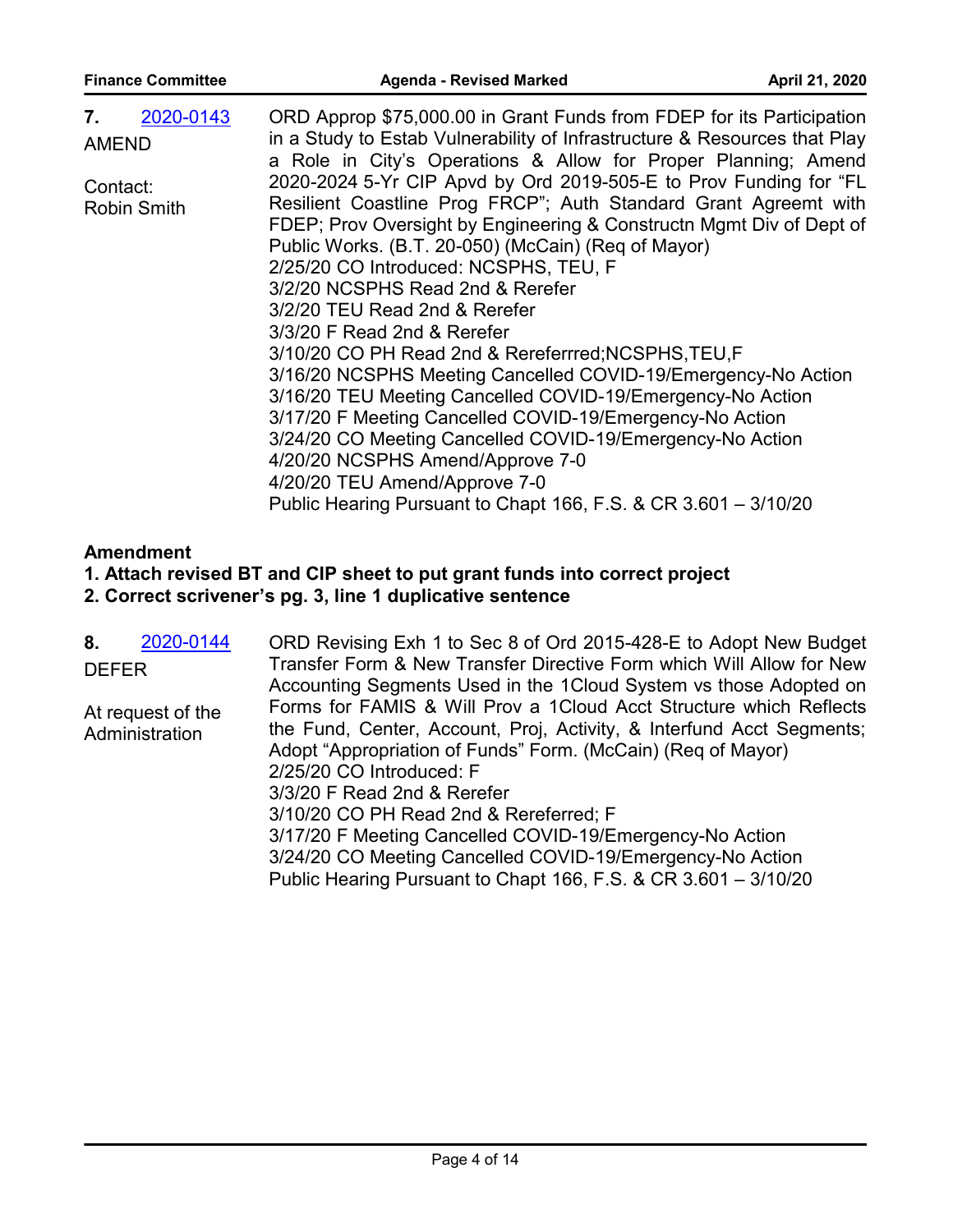| 2020-0148<br>9.                     | ORD Auth Land Exchange Agreemnt. btwn. The City of Jax. & Chase                                                                                                                                                                                                                                                                                                                                                                                |
|-------------------------------------|------------------------------------------------------------------------------------------------------------------------------------------------------------------------------------------------------------------------------------------------------------------------------------------------------------------------------------------------------------------------------------------------------------------------------------------------|
| <b>DEFER</b>                        | Proptys, Inc., for Exchange of City's (2.3± Acre) Portion of Goodby's<br>Creek Preserve with Propty Appraiser's Assessed Value of \$470.00 in                                                                                                                                                                                                                                                                                                  |
| At request of the<br>Administration | Exchange for Privately Owned Property of (52± Acres) with Combined<br>Propty Appraiser's Assessed Value of \$15,483.00; Provide Oversight of<br>Exchange of Proptys by Real Estate Div. of Dept. of Public Works &<br>thereafter by Dept. of Parks, Recreation & Comm. Svcs. (McCain) (Req.<br>of Mayor)                                                                                                                                       |
|                                     | 2/25/20 CO Introduced: NCSPHS, TEU, F, LUZ(added per C/P 3/10/20),<br><b>JWW</b>                                                                                                                                                                                                                                                                                                                                                               |
|                                     | 3/2/20 NCSPHS Read 2nd & Rerefer                                                                                                                                                                                                                                                                                                                                                                                                               |
|                                     | 3/2/20 TEU Read 2nd & Rerefer                                                                                                                                                                                                                                                                                                                                                                                                                  |
|                                     | 3/3/20 F Read 2nd & Rerefer                                                                                                                                                                                                                                                                                                                                                                                                                    |
|                                     | 3/10/20 CO PH Read 2nd & Rerefered;LUZ<br>3/11/20 JWW Approve 10-0                                                                                                                                                                                                                                                                                                                                                                             |
|                                     | 3/16/20 NCSPHS Meeting Cancelled COVID-19/Emergency-No Action<br>3/16/20 TEU Meeting Cancelled COVID-19/Emergency-No Action<br>3/17/20 F Meeting Cancelled COVID-19/Emergency-No Action<br>3/17/20 LUZ Meeting Cancelled COVID-19/Emergency-No Action<br>3/24/20 CO Meeting Cancelled COVID-19/Emergency-No Action<br>4/7/20 LUZ Mtg Cancelled COVID-19/Emergency-No Action<br>Public Hearing Pursuant to Chapt 166, F.S. & CR 3.601 - 3/10/20 |
| 2020-0176<br>10.<br><b>DEFER</b>    | ORD Approp \$1,552,504.82 (\$1,431,330.41) in Revenue Collected from<br>the Foreclosure Propty Registry & Reallocation of previously Approp<br>Funds in Amt of \$121,174.41) to Provide Funding to Cover Various                                                                                                                                                                                                                               |
| At request of the<br>Administration | Progs that are Auth Pursuant to Chapt 179, Ord Code. (B.T. 20-047)<br>(McCain) (Reg of Mayor)<br>3/10/20 CO Introduced: NCSPHS, F                                                                                                                                                                                                                                                                                                              |
|                                     | 3/16/20 NCSPHS Meeting Cancelled COVID-19/Emergency-No Action<br>3/17/20 F Meeting Cancelled COVID-19/Emergency-No Action                                                                                                                                                                                                                                                                                                                      |
|                                     | 3/24/20 CO Meeting Cancelled COVID-19/Emergency-No Action<br>4/6/20 NCSPHS Read 2nd & Rerefer                                                                                                                                                                                                                                                                                                                                                  |
|                                     | 4/7/20 F Read 2nd & Rerefer                                                                                                                                                                                                                                                                                                                                                                                                                    |
|                                     | 4/14/20 CO PH Read 2nd and Rereferred; NCSPHS, F<br>Public Hearing Pursuant to Chapt 166, F.S. & CR 3.601 -<br>3/24/20,4/14/20                                                                                                                                                                                                                                                                                                                 |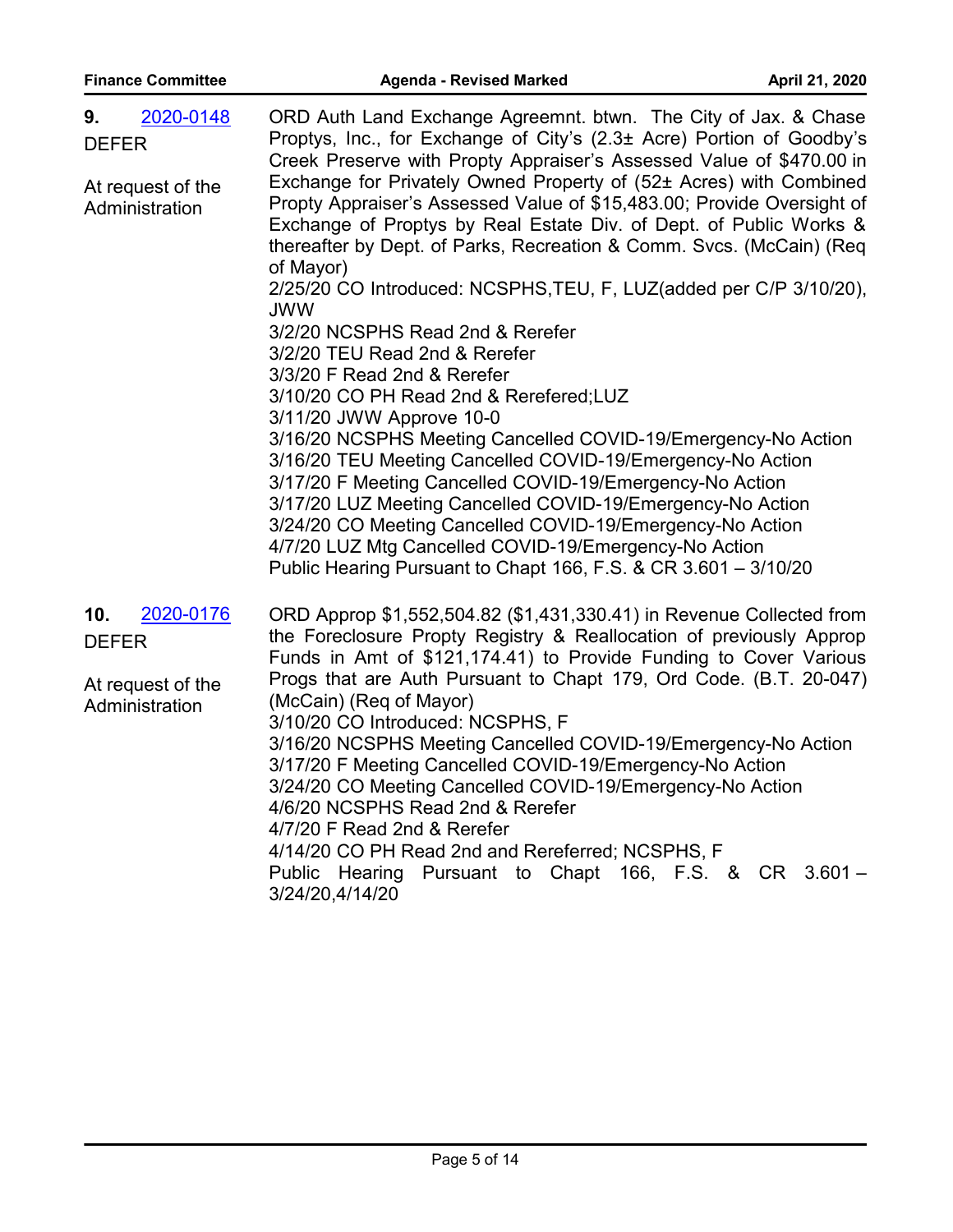| <b>Finance Committee</b>                                     | <b>Agenda - Revised Marked</b>                                                                                                                                                                                                                                                                                                                                                                                                                         |                                                                                                                                                                                                                                                                                                                                                                                                                                                                                                                                                                                                                  |  | April 21, 2020 |
|--------------------------------------------------------------|--------------------------------------------------------------------------------------------------------------------------------------------------------------------------------------------------------------------------------------------------------------------------------------------------------------------------------------------------------------------------------------------------------------------------------------------------------|------------------------------------------------------------------------------------------------------------------------------------------------------------------------------------------------------------------------------------------------------------------------------------------------------------------------------------------------------------------------------------------------------------------------------------------------------------------------------------------------------------------------------------------------------------------------------------------------------------------|--|----------------|
| 2020-0178<br>11.<br><b>DEFER</b>                             | ORD Apv & Auth Derelict Vessel Grant Proj Agreemt No. 19196<br>w/Florida Fish & Wildlife Conservation Commission ("FWC") and City for<br>Removal of Derelict 34 ft Cabin Cruiser Located in Intracoastal                                                                                                                                                                                                                                               |                                                                                                                                                                                                                                                                                                                                                                                                                                                                                                                                                                                                                  |  |                |
| At request of the<br>Administration                          | Waterway N of St. Johns River Near Channel Marker 55 & Reimburse<br>to COJ by FWC of Actual Cost of Derelict Vessel Removal; Oversight<br>by Dept of Parks, Recreation & Community Svcs. (McCain) (Req of<br>Mayor)<br>3/10/20 CO Introduced: NCSPHS, F, JWW<br>3/16/20 NCSPHS Meeting Cancelled COVID-19/Emergency-No Action<br>3/17/20 F Meeting Cancelled COVID-19/Emergency-No Action<br>3/24/20 CO Meeting Cancelled COVID-19/Emergency-No Action |                                                                                                                                                                                                                                                                                                                                                                                                                                                                                                                                                                                                                  |  |                |
|                                                              | 4/6/20 NCSPHS Read 2nd & Rerefer<br>4/7/20 F Read 2nd & Rerefer<br>4/14/20 CO PH Read 2nd and Rereferred; NCSPHS, F, JWW<br>Public Hearing Pursuant to Chapt 166, F.S. & CR 3.601 -<br>3/24/20,4/14/20                                                                                                                                                                                                                                                 |                                                                                                                                                                                                                                                                                                                                                                                                                                                                                                                                                                                                                  |  |                |
| 2020-0180<br>12.<br>Contact:<br>Sherry Hall/<br>Debbie Doran | Mayor)<br>3/10/20 CO Introduced: NCSPHS, F<br>4/6/20 NCSPHS Read 2nd & Rerefer<br>4/7/20 F Read 2nd & Rerefer<br>4/14/20 CO PH Read 2nd and Rereferred; NCSPHS, F<br>4/20/20 NCSPHS Approve 7-0                                                                                                                                                                                                                                                        | ORD Approp \$600,000.00 from Interest Earnings Tax Collector<br>Receives on Deposited Funds which Benefit all of its Recipients,<br>Including State of FL, City of Jax, Duval County School Board, &<br>Various other Taxing Authorities & Community Developmt & Special<br>Districts to Provide Funds to Procure New Tax Collection System for<br>Duval County Tax Collector's Office. (B.T. 20-052) (McCain) (Req of<br>3/16/20 NCSPHS Meeting Cancelled COVID-19/Emergency-No Action<br>3/17/20 F Meeting Cancelled COVID-19/Emergency-No Action<br>3/24/20 CO Meeting Cancelled COVID-19/Emergency-No Action |  |                |
|                                                              | Public Hearing Pursuant to Chapt 166, F.S. & CR 3.601 -<br>3/24/20,4/14/20                                                                                                                                                                                                                                                                                                                                                                             |                                                                                                                                                                                                                                                                                                                                                                                                                                                                                                                                                                                                                  |  |                |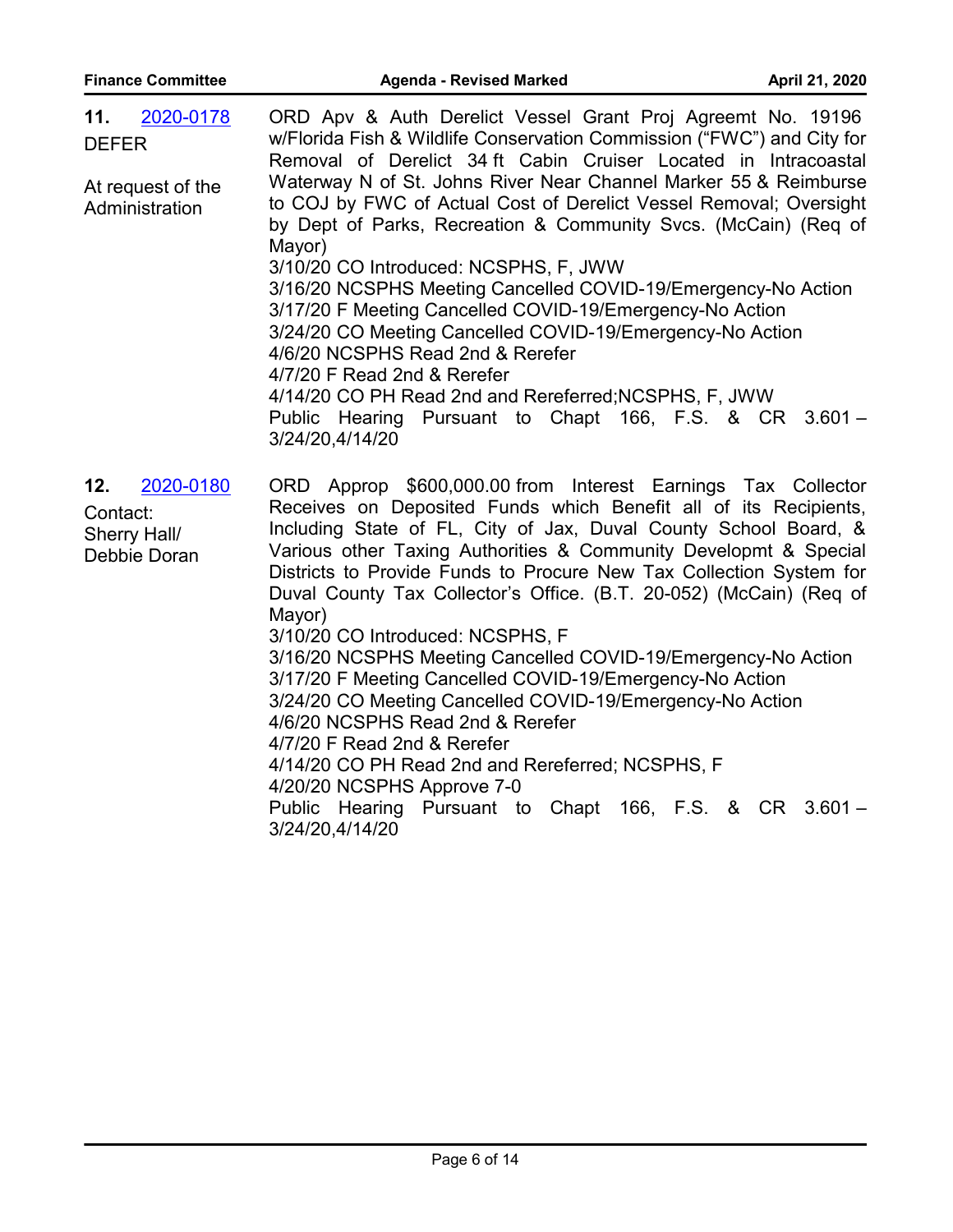| <b>Finance Committee</b>                                                | <b>Agenda - Revised Marked</b>                                                                                                                                                                                                                                                                                                                                                                                                                                                                                                                                                                                                                                                                                                                                                                                                               | April 21, 2020 |
|-------------------------------------------------------------------------|----------------------------------------------------------------------------------------------------------------------------------------------------------------------------------------------------------------------------------------------------------------------------------------------------------------------------------------------------------------------------------------------------------------------------------------------------------------------------------------------------------------------------------------------------------------------------------------------------------------------------------------------------------------------------------------------------------------------------------------------------------------------------------------------------------------------------------------------|----------------|
| 2020-0181<br>13.<br><b>DEFER</b><br>At request of the<br>Administration | ORD Auth Second Amend to Lease Agreement btwn City of Jax & Jax<br>Golf Management, LLC to Waive Annual Rent & Gross Revenue<br>Percentage Payment for Bent Creek Golf Course for 1 Yr to Allow<br>Funds to be Utilized by Jax Golf Management, LLC for Renovations of<br>the Greens; Oversight by Dept of Parks, Recreation & Community<br>Services. (McCain) (Req of Mayor) (Co-Sponsored by CM Hazouri<br>3/10/20 CO Introduced: NCSPHS, F<br>3/16/20 NCSPHS Meeting Cancelled COVID-19/Emergency-No Action<br>3/17/20 F Meeting Cancelled COVID-19/Emergency-No Action<br>3/24/20 CO Meeting Cancelled COVID-19/Emergency-No Action<br>4/6/20 NCSPHS Read 2nd & Rerefer<br>4/7/20 F Read 2nd & Rerefer<br>4/14/20 CO PH Read 2nd and Rereferred; NCSPHS, F<br>Public Hearing Pursuant to Chapt 166, F.S. & CR 3.601 -<br>3/24/20,4/14/20 |                |
| 2020-0182<br>14.<br><b>DEFER</b><br>At request of<br><b>JSO</b>         | ORD Apv a Position to Increase Overall Proficiency & Efficiency in the<br>Diagnosis, Maintenance, & Repair of Vehicles that have been Awarded<br>to Jax Sheriff's Office by the Courts thru Forfeiture/Seizure Process.<br>(R.C. 20-069) (McCain) (Req of Sheriff)<br>3/10/20 CO Introduced: NCSPHS, TEU, F<br>3/16/20 NCSPHS Meeting Cancelled COVID-19/Emergency-No Action<br>3/16/20 TEU Meeting Cancelled COVID-19/Emergency-No Action<br>3/17/20 F Meeting Cancelled COVID-19/Emergency-No Action<br>3/24/20 CO Meeting Cancelled COVID-19/Emergency-No Action<br>4/6/20 NCSPHS Read 2nd & Rerefer<br>4/6/20 TEU Read 2nd & Rerefer<br>4/7/20 F Read 2nd & Rerefer<br>4/14/20 CO PH Read 2nd and Rereferred: NCSPHS, TEU, F<br>Public Hearing Pursuant to Chapt 166, F.S. & CR 3.601 -<br>3/24/20,4/14/20                               |                |
| 2020-0183<br>15.                                                        | ORD Approp \$89,826.86 from General Fund – GSD Fund Balance (of<br>Funds Recaptured to the General Fund – GSD for FY 2019) to Provide<br>Funding to Address the Negative Cash Balances in Various Grants.<br>(McCain) (Introduced by the Finance Committee)<br>3/10/20 CO Introduced: F<br>3/17/20 F Meeting Cancelled COVID-19/Emergency-No Action<br>3/24/20 CO Meeting Cancelled COVID-19/Emergency-No Action<br>4/7/20 F Read 2nd & Rerefer<br>4/14/20 CO PH Read 2nd and Rereferred; F<br>Public Hearing Pursuant to Chapt 166, F.S. & CR 3.601 -<br>3/24/20,4/14/20                                                                                                                                                                                                                                                                    |                |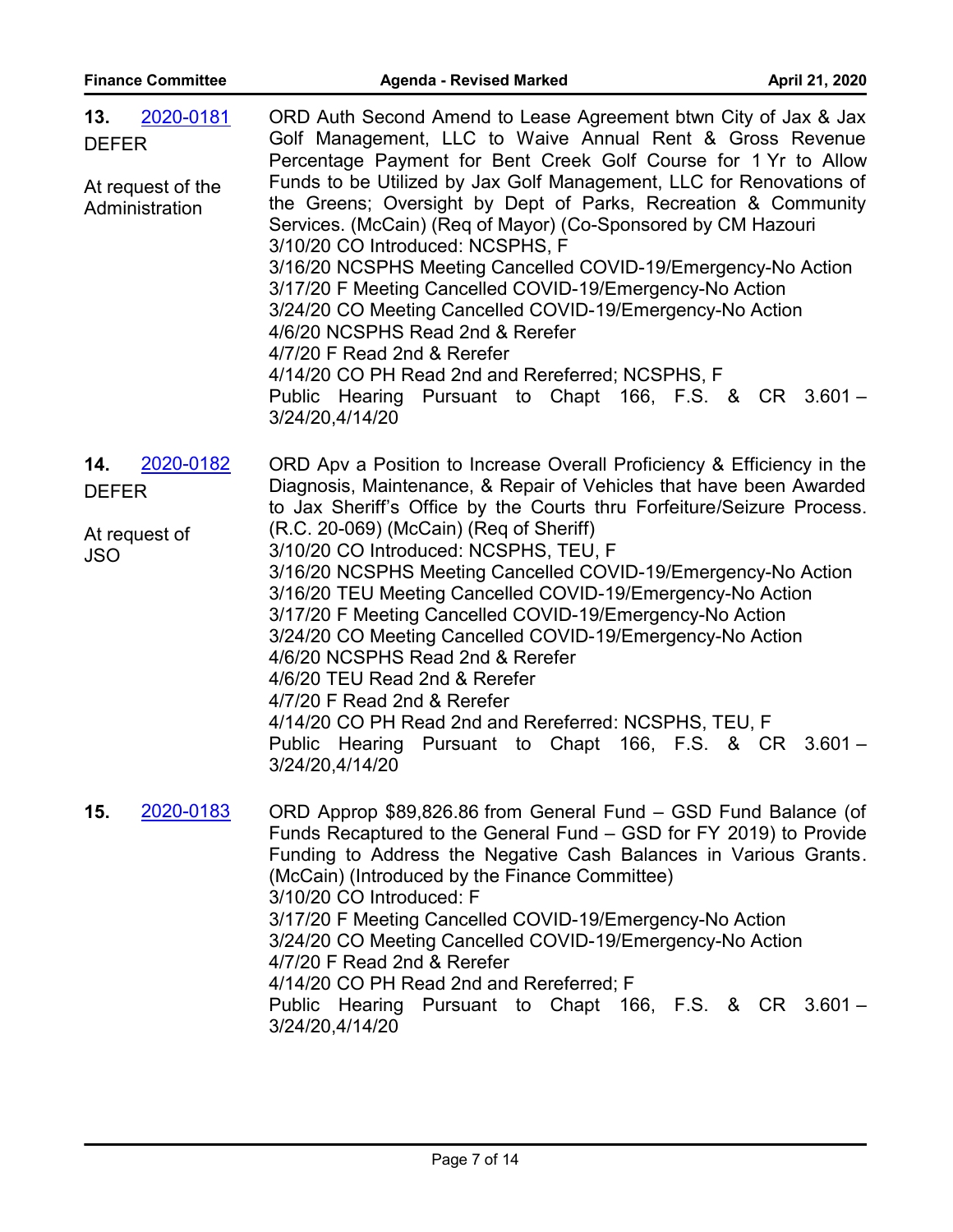| 16. 2020-0185                          | ORD-MC Concerning Contracts with City, Including Contracts &                                                                                                                                                                                                                                                                                                                                                                                                                                                                                                                                                                                                                                                                                           |
|----------------------------------------|--------------------------------------------------------------------------------------------------------------------------------------------------------------------------------------------------------------------------------------------------------------------------------------------------------------------------------------------------------------------------------------------------------------------------------------------------------------------------------------------------------------------------------------------------------------------------------------------------------------------------------------------------------------------------------------------------------------------------------------------------------|
| Scrivener's                            | Compensation of City Employees & Officers; Amend Chapt 129<br>(Salaries of Public Officials & Employees), Ord Code, to Rename the                                                                                                                                                                                                                                                                                                                                                                                                                                                                                                                                                                                                                      |
| Contact:<br><b>CM Priestly Jackson</b> | Chapt; Creating New Sec 129.113 (Unlawful Compensation), Ord Code,<br>to Prohibit Various Compensation Provisions; Creating New Sec<br>601.409 (Unlawful Contracts), Chapt 601 (Offenses Against Operation<br>of Govt), Ord Code, to Prohibit Various Contracts & Contract<br>Provisions). (Durden) (Introduced by CM Priestly Jackson)<br>3/10/20 CO Introduced: F, R<br>3/17/20 F Meeting Cancelled COVID-19/Emergency-No Action<br>3/17/20 R Meeting Cancelled COVID-19/Emergency-No Action<br>3/24/20 CO Meeting Cancelled COVID-19/Emergency-No Action<br>4/7/20 F Read 2nd & Rerefer<br>4/7/20 R Read 2nd & Rerefer<br>4/14/20 CO PH Read 2nd and Rereferred; F, R<br>Public Hearing Pursuant to Chapt 166, F.S. & CR 3.601 -<br>3/24/20,4/14/20 |

**Scrivener's**

- **1. Pg. 3, lines 11 and 13: strike "the"**
- **2. Pg. 3, line 15: strike "Contacts" and insert "Contracts"**
- **3. Add page numbers to bill**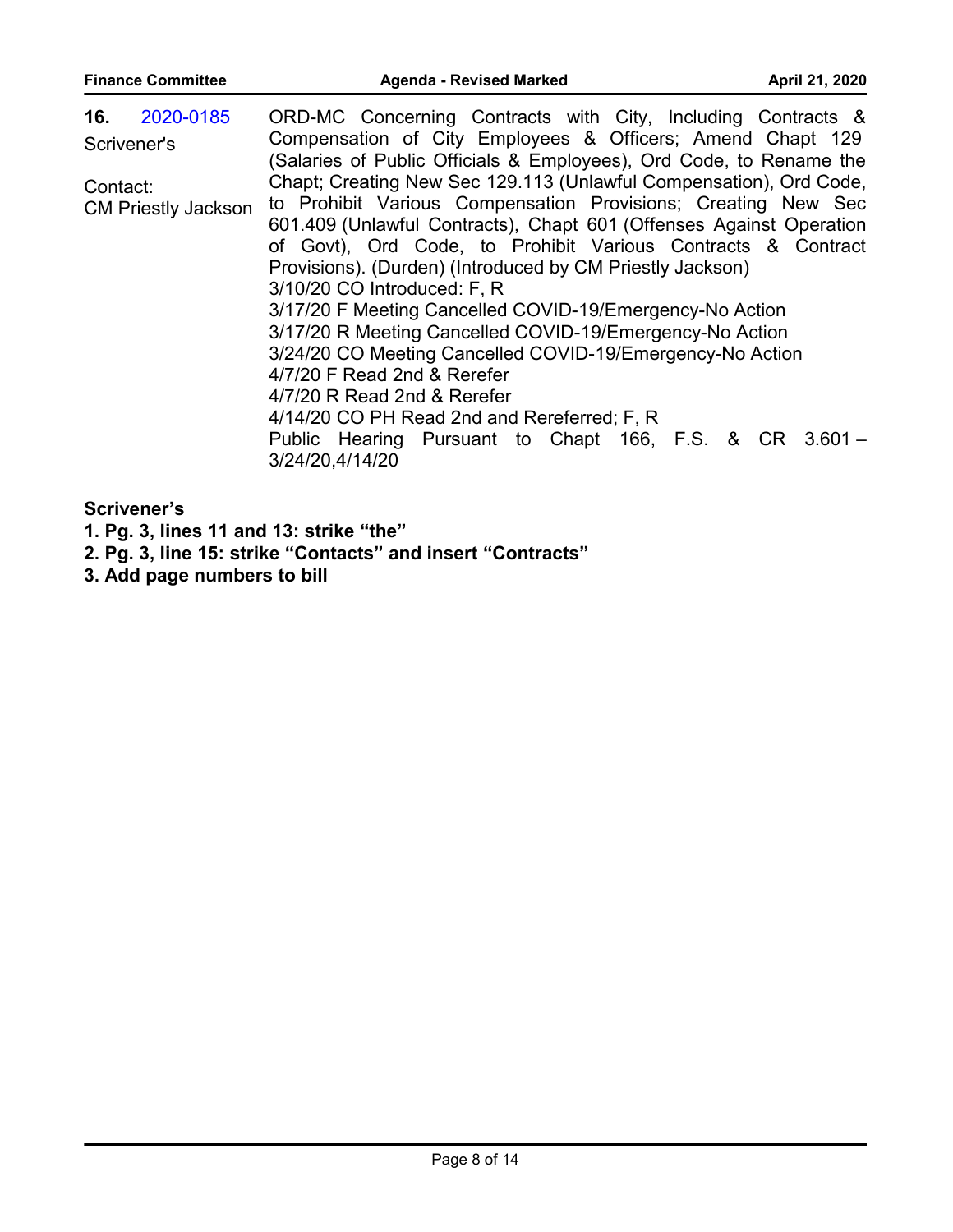| 2020-0187<br>17.                                                                                                                                                                                                                                                                                                                                                                                                                                                                                                                                                                                                                                                                                                                                                                                                                                                                                                                                                                                                                                                                                                                                                                                                                                                                                                                                                                                                                                                                                                                                                                                                                                               | Ord Auth Execution of (1) Redev Agreemt btwn the City of Jax &                                                                                                                                                                                                                                                                                                                                          |
|----------------------------------------------------------------------------------------------------------------------------------------------------------------------------------------------------------------------------------------------------------------------------------------------------------------------------------------------------------------------------------------------------------------------------------------------------------------------------------------------------------------------------------------------------------------------------------------------------------------------------------------------------------------------------------------------------------------------------------------------------------------------------------------------------------------------------------------------------------------------------------------------------------------------------------------------------------------------------------------------------------------------------------------------------------------------------------------------------------------------------------------------------------------------------------------------------------------------------------------------------------------------------------------------------------------------------------------------------------------------------------------------------------------------------------------------------------------------------------------------------------------------------------------------------------------------------------------------------------------------------------------------------------------|---------------------------------------------------------------------------------------------------------------------------------------------------------------------------------------------------------------------------------------------------------------------------------------------------------------------------------------------------------------------------------------------------------|
| <b>DEFER</b>                                                                                                                                                                                                                                                                                                                                                                                                                                                                                                                                                                                                                                                                                                                                                                                                                                                                                                                                                                                                                                                                                                                                                                                                                                                                                                                                                                                                                                                                                                                                                                                                                                                   | Springfield Lofts, LLC & (2) Loan Documents & Related Documents to                                                                                                                                                                                                                                                                                                                                      |
| Support Redev by Developer an approx. 2.12± Acre Site at 1341 Pearl<br>St, 235 W 3rd St & 205 W 3rd St in City of Jax Auth Redev Completion<br>At request of the<br>Grant in Amount of \$1,000,000 to Developer Upon Substantial<br>Administration<br>Completion of Proj to be Approp by Subsequent Legislation; Auth<br>Recapture Enhanced Value (REV) Grant in Amt of \$1,000,000 for<br>Duration not to Exceed 10 yrs; Auth Development Loan in Amount of<br>\$1,000,000 w/Term of 20 Yrs in Connection w/Project to be Approp by<br>Subsequent Legislation; Designating OED as Contract Monitor for<br>Agreemt & Related Agreemts; City Oversight of Project by Dept of<br>Public Works & OED; Auth Execution of all Relating to Above Agreemts<br>& Transactions & Auth Technical Changes to the Documents; Prov<br>Deadline for Developer to Execute Agreemts After They are Delivered<br>to Developer; Waiver of that Portion of Public Investment Policy<br>Adopted by Ord 2016-382-E, as Amended which Limits REV Grants to<br>No More than 50% of Tax Increment for Up to 10 Yrs & that Requires<br>Company to Create at least 10 New Full-Time Jobs & to Auth Redev<br>Completion Grant & Development Loan that are not Currently Auth by<br>Public Investment Policy. (Sawyer) (Req of Mayor)<br>3/10/20 CO Introduced: NCSPHS, F<br>3/16/20 NCSPHS Meeting Cancelled COVID-19/Emergency-No Action<br>3/17/20 F Meeting Cancelled COVID-19/Emergency-No Action<br>3/24/20 CO Meeting Cancelled COVID-19/Emergency-No Action<br>4/6/20 NCSPHS Read 2nd & Rerefer<br>4/7/20 F Read 2nd & Rerefer<br>4/14/20 CO PH Read 2nd and Rereferred; NCSPHS, F |                                                                                                                                                                                                                                                                                                                                                                                                         |
|                                                                                                                                                                                                                                                                                                                                                                                                                                                                                                                                                                                                                                                                                                                                                                                                                                                                                                                                                                                                                                                                                                                                                                                                                                                                                                                                                                                                                                                                                                                                                                                                                                                                | 3/24/20,4/14/20                                                                                                                                                                                                                                                                                                                                                                                         |
| 2020-0199<br>18.<br><b>AMEND</b><br>Contact:<br><b>Kirk Wendland</b>                                                                                                                                                                                                                                                                                                                                                                                                                                                                                                                                                                                                                                                                                                                                                                                                                                                                                                                                                                                                                                                                                                                                                                                                                                                                                                                                                                                                                                                                                                                                                                                           | ORD Apv & Auth Amend Two to Grant Agreemt btwn City of Jax &<br>Clara White Mission, Inc. to Remove Construction of Pedestrian Bridge<br>from Project Scope for White Harvest Farms & Market Project.<br>(Staffopoulos) (Req of Mayor)<br>3/10/20 CO Introduced: NCSPHS, F<br>3/16/20 NCSPHS Meeting Cancelled COVID-19/Emergency-No Action<br>3/17/20 F Meeting Cancelled COVID-19/Emergency-No Action |
|                                                                                                                                                                                                                                                                                                                                                                                                                                                                                                                                                                                                                                                                                                                                                                                                                                                                                                                                                                                                                                                                                                                                                                                                                                                                                                                                                                                                                                                                                                                                                                                                                                                                | 3/24/20 CO Meeting Cancelled COVID-19/Emergency-No Action<br>4/6/20 NCSPHS Read 2nd & Rerefer<br>4/7/20 F Read 2nd & Rerefer<br>4/14/20 CO PH Read 2nd and Rereferred; NCSPHS, F<br>4/20/20 NCSPHS Amend/Approve 7-0<br>Public Hearing Pursuant to Chapt 166, F.S. & CR 3.601 -                                                                                                                         |
|                                                                                                                                                                                                                                                                                                                                                                                                                                                                                                                                                                                                                                                                                                                                                                                                                                                                                                                                                                                                                                                                                                                                                                                                                                                                                                                                                                                                                                                                                                                                                                                                                                                                | 3/24/20,4/14/20                                                                                                                                                                                                                                                                                                                                                                                         |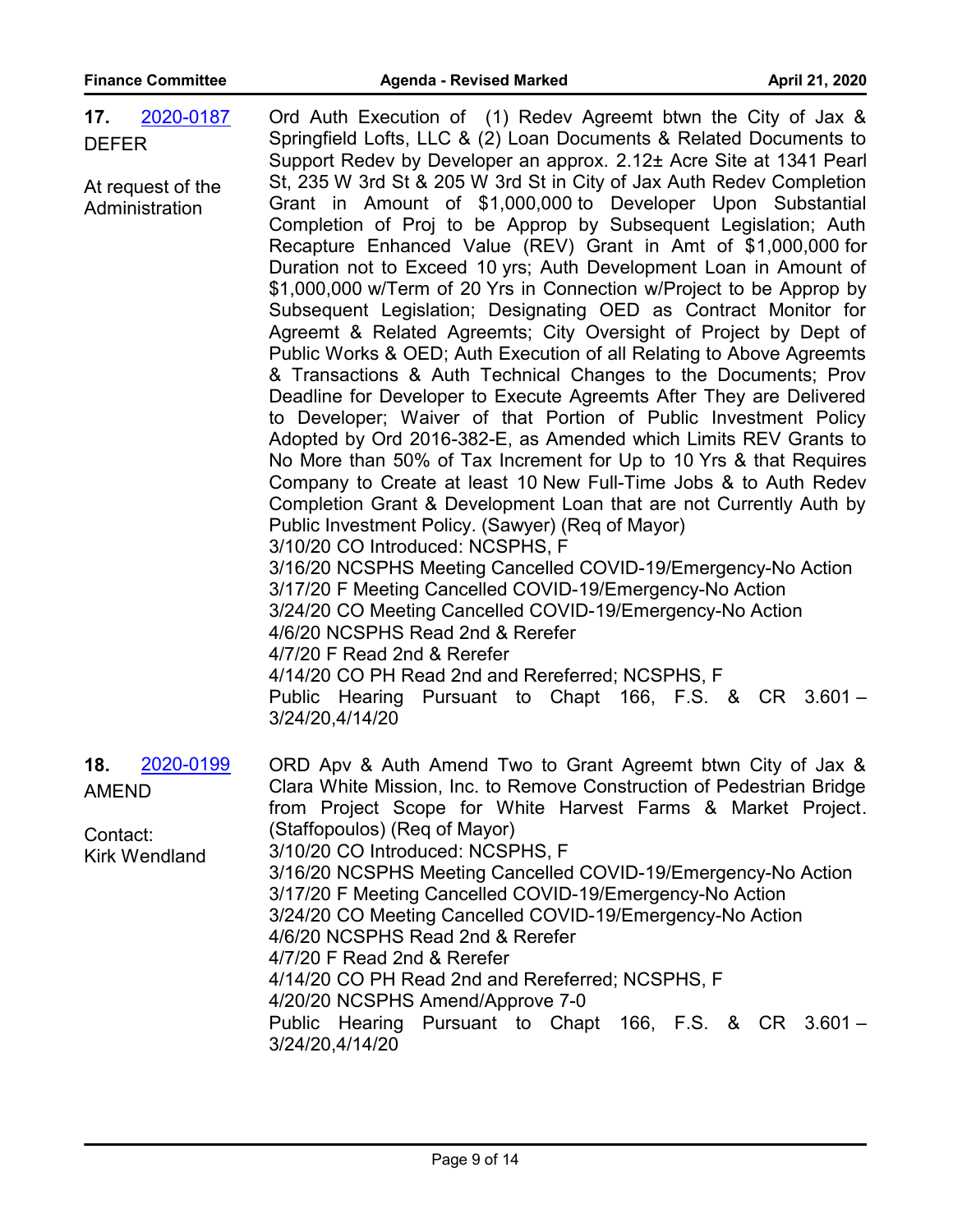#### **AMENDMENT**

**Attach revised Exhibit 1 to include updated budget and include language in bill regarding budget revision**

**• Removes a pedestrian bridge from the project scope due to unforeseen remediation and cost increases**

**• Total project cost of \$1.5 million remains the same with a reallocation of budget dollars**

- ORD Apv & Auth 3rd Amend to Existing Agreemt w/Republic Svcs of FL Ltd Partnership D/B/A Southland Waste Systems of Jax; Setting Rates from 2019 Rate Review Commencing 10/1/19; Setting Fuel Caps for FY's 2019-2020 & 2020-2021; Apv Premise Count Conducted in Connection w/Rate Review; Providing Markup on Expenses; Oversight by Solid Waste Div of Dept of Public Works. (McCain) (Req of Mayor) 4/14/20 CO Introduced: TEU,F 4/20/20 TEU Read 2nd & Rerefer Public Hearing Pursuant to Chapt 166, F.S. & CR 3.601 – 4/28/20 **19.** [2020-0204](http://jaxcityc.legistar.com/gateway.aspx?m=l&id=/matter.aspx?key=2277) 2nd
- ORD Apv & Auth 2nd Amend to Existing Agreemt w/Advanced Disposal Svcs Jax, LLC; Setting Rates from 2019 Rate Review Commencing 10/1/19; Setting Fuel Caps for FY's 2019-2020, 2020-2021 & 2021-2022; Auth Dual Use of Jax Area Residential (JAR) Facility; Apv Premise Count Conducted in Connection w/Rate Review; Providing for Markup on Expenses; Oversight by Solid Waste Div of Dept of Public Works. (McCain) (Req of Mayor) 4/14/20 CO Introduced: TEU,F 4/20/20 TEU Read 2nd & Rerefer Public Hearing Pursuant to Chapt 166, F.S. & CR 3.601 – 4/28/20 **20.** [2020-0205](http://jaxcityc.legistar.com/gateway.aspx?m=l&id=/matter.aspx?key=2278) 2nd
- ORD Apv & Auth 3rd Amend to Existing Agreemt w/Waste Pro of FL, Inc.; Setting Rates from 2019 Rate Review Commencing 10/1/19; Setting Fuel Caps for FY's 2019-2020, 2020-2021 & 2021-2022; Apv Premise Count Conducted in Connection w/Rate Review; Providing for Markup on Expenses Based on Mayor's Recommendation Pursuant to Sec 382.390 (B)(7), Ord Code; Oversight by Solid Waste Div of Dept of Public Works. (McCain) (Req of Mayor) 4/14/20 CO Introduced: TEU,F 4/20/20 TEU Read 2nd & Rerefer Public Hearing Pursuant to Chapt 166, F.S. & CR 3.601 – 4/28/20 **21.** [2020-0206](http://jaxcityc.legistar.com/gateway.aspx?m=l&id=/matter.aspx?key=2279) 2nd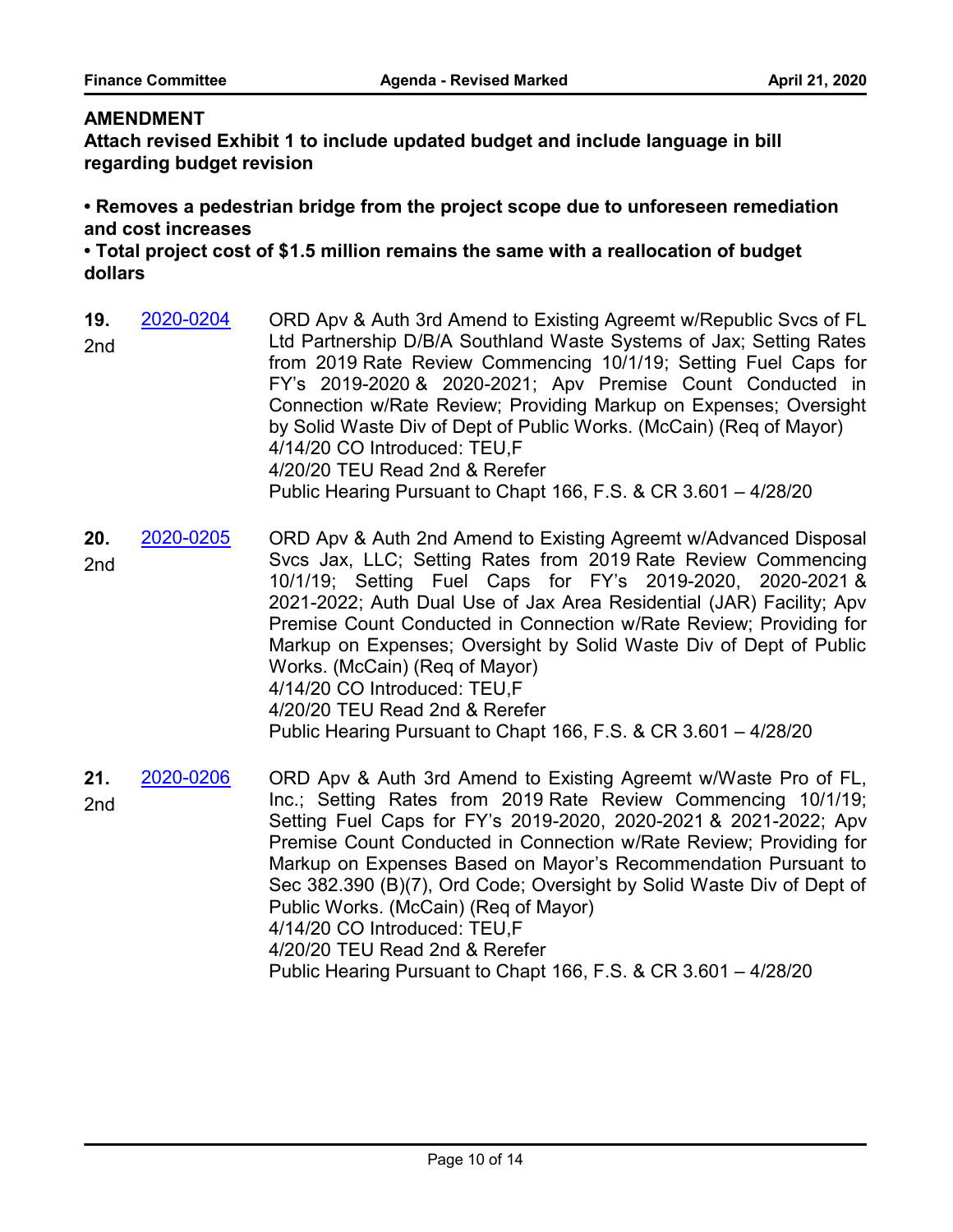| <b>Finance Committee</b> |           | <b>Agenda - Revised Marked</b>                                                                                                                                                                                                                                                                                                                                                                                                                                                                                                                                                                                                                                                                                                                                                                                            | April 21, 2020 |
|--------------------------|-----------|---------------------------------------------------------------------------------------------------------------------------------------------------------------------------------------------------------------------------------------------------------------------------------------------------------------------------------------------------------------------------------------------------------------------------------------------------------------------------------------------------------------------------------------------------------------------------------------------------------------------------------------------------------------------------------------------------------------------------------------------------------------------------------------------------------------------------|----------------|
| 22.<br>2nd               | 2020-0207 | ORD Adopt Inventory List Identifying City-Owned Surplus Propty<br>Deemed Appropriate for Use as Potential Affordable Housing Pursuant<br>to & as Mandated by Secs 125.379 & 166.0451, F.S. & Sec 122.423,<br>Ord Code; Declaring 84 Parcels on Inventory List to be Surplus to<br>Needs of City; Auth Disposition of Subj Parcels Pursuant to Provision of<br>Sec 122.423 (Disposition for Affordable Housing), Subpt B (Real<br>Property Dispositions & Exchanges), Pt 4 (Real Property), Ord Code.<br>(McCain) (Req of Mayor)<br>4/14/20 CO Introduced: NCSPHS, F<br>4/20/20 NCSPHS Read 2nd & Rerefer<br>Public Hearing Pursuant to Chapt 166, F.S. & CR 3.601 - 4/28/20                                                                                                                                               |                |
| 23.<br>2nd               | 2020-0208 | ORD Approp Grant Funds in Amt of \$5,000.00 from FDOT for Reimb. of<br>City of Jax's Participation in Design & Project Managemt of Pedestrian<br>Improvemts on Park St/Margaret St. from Riverside Ave to I-95 Ramps,<br>Amend 2020-2024 5-Yr CIP Apvd by Ord 2019-505-E to Prov Funding<br>for Proj Entitled "Park St. Pedestrian Improvements from Riverside Ave<br>to I-95 Ramps" Auth the Mayor, or his designee, & Corp. Secretary to<br>execute & deliver, on behalf of the City, the Local Agency Prog.<br>Agreemt btwn FDOT & City of Jax; Oversight by Engineering &<br>Construction Management Division of Dept of Public Works. (B.T.<br>20-054) (McCain) (Req of Mayor)<br>4/14/20 CO Introduced: TEU, F<br>4/20/20 TEU Read 2nd & Rerefer<br>Public Hearing Pursuant to Chapt 166, F.S. & CR 3.601 - 4/28/20 |                |
| 24.<br>2nd               | 2020-0209 | ORD Approp \$30,000.00 from Special Law Enforcemt Trust Fund in<br>Accordance w/Sec 932.7055, F.S., to Prov Funding to Boy Scouts of<br>America, North FL Council (\$10,000.00), M.A.D.D.A.D.S Jax Chapt Inc.<br>(\$10,000.00), & FL FBINAA Retrainer (\$10,000.00), Auth the Mayor, or<br>his designee, & Corp Secretary to execute & deliver, on behalf of the<br>City, the Misc Appropriations Agreemt btwn City of Jax & Boy Scouts of<br>America North El Council & Misc Appropriations Agreemt htwn City of                                                                                                                                                                                                                                                                                                         |                |

America, North FL Council, & Misc Appropriations Agreemt btwn City of Jax & M.A.D.D.A.D.S Jax Chapt, Inc; City Oversight by Jax Sheriff's Office. (B.T. 20-061) (McCain) (Req of Sheriff)

4/14/20 CO Introduced: NCSPHS, F

4/20/20 NCSPHS Read 2nd & Rerefer

Public Hearing Pursuant to Chapt 166, F.S. & CR 3.601 – 4/28/20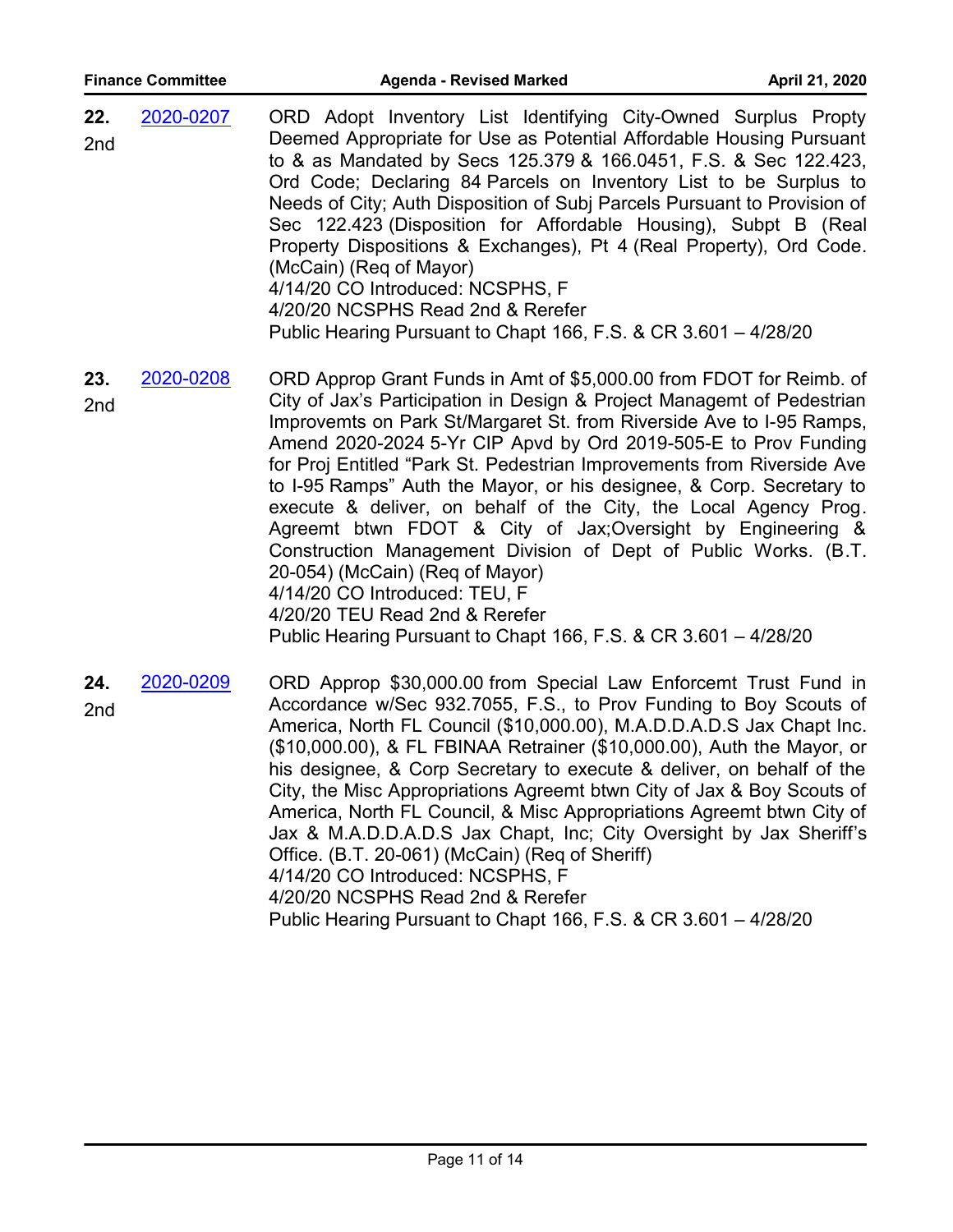|            | <b>Finance Committee</b> | <b>Agenda - Revised Marked</b>                                                                                                                                                                                                                                                                                                                                                                                                                                                                                                                                                                                                                                                                                                                                                                                                                                            | April 21, 2020 |
|------------|--------------------------|---------------------------------------------------------------------------------------------------------------------------------------------------------------------------------------------------------------------------------------------------------------------------------------------------------------------------------------------------------------------------------------------------------------------------------------------------------------------------------------------------------------------------------------------------------------------------------------------------------------------------------------------------------------------------------------------------------------------------------------------------------------------------------------------------------------------------------------------------------------------------|----------------|
| 25.<br>2nd | 2020-0211                | ORD Approp \$56,058.00 in Grant Funding w/No Local Match from<br>FDLE Under the Prison Rape Elimination Act (PREA) to Purchase<br>Operating Supplies for PREA Inmate Education Initiative & to Increase<br>Video Surveillance at JSO Correctional Facilities. (B.T. 20-048)<br>(McCain) (Req of Mayor)<br>4/14/20 CO Introduced: NCSPHS, F<br>4/20/20 NCSPHS Read 2nd & Rerefer<br>Public Hearing Pursuant to Chapt 166, F.S. & CR 3.601 - 4/28/20                                                                                                                                                                                                                                                                                                                                                                                                                        |                |
| 26.<br>2nd | 2020-0212                | ORD-MC<br>New Sec 111.356 (Firefighter<br>Creating<br>Sponsorship Program Spec Rev Fund), Pt 3 (Public Safety & Courts),<br>Chapt 111 (Spec Rev & Trust Accounts), Ord Code, to Receive all<br>Donations, Monetary Gifts, Contributions, Sponsorship Monies, & Other<br>Related Monies to Provide Funding to Develop Firefighter Sponsorship<br>Prog to Increase City of Jax Pool of Qualified Minority & Women<br>Candidates for Position of Firefighter; Provide for Codification<br>Instructions. (McCain) (Req of Mayor)<br>4/14/20 CO Introduced: NCSPHS, F<br>4/20/20 NCSPHS Read 2nd & Rerefer<br>Public Hearing Pursuant to Chapt 166, F.S. & CR 3.601 - 4/28/20                                                                                                                                                                                                  | Candidate      |
| 27.<br>2nd | 2020-0213                | ORD Approp \$1,000,000.00 from Tree Protection & Related Expenses<br>Trust Fund, Subfund 15F (Now Fund 15304), to "Level 3 Tree Planting<br>Prog," for Funding to be Administered by Public Works in Accordance<br>with Level 3 Tree Planting Prog Requiremts; Apv & Requesting Dept of<br>Public Works to Oversee & Administer Prog in Accordance with Criteria<br>herein; Providing Funds Carryover into Subsequent Fiscal Yrs; Apv<br>Execution & Delivery from Time to Time Henceforth a Standard<br>Agreemt for Entering into Grant Agreemt w/Third Parties for Level 3<br>Tree Planting Prog w/No Further Action by City Council Required.<br>(Grandin) (Introduced by CM Salem)<br>4/14/20 CO Introduced: NCSPHS, TEU, F<br>4/20/20 NCSPHS Read 2nd & Rerefer<br>4/20/20 TEU Read 2nd & Rerefer<br>Public Hearing Pursuant to Chapt 166, F.S. & CR 3.601 - 4/28/20 |                |
| 28.<br>2nd | 2020-0214                | ORD Apv Harbour Waterway Dependent Spec Dist Proposed FY<br>2020/2021 Budget, (Johnston) (Introduced by CP Wilson, Per Ord<br>2010-725-E)<br>4/14/20 CO Introduced: F<br>Public Hearing Pursuant to Chapt 166, F.S. & CR 3.601 - 4/28/20                                                                                                                                                                                                                                                                                                                                                                                                                                                                                                                                                                                                                                  |                |
| 29.<br>2nd | 2020-0215                | ORD Apv Tarpon Cove Dependent Spec Dist Proposed FY 2020/2021<br>Budget, (Johnston) (Introduced by CP Wilson, Per Ord 2017-154-E)<br>4/14/20 CO Introduced: F<br>Public Hearing Pursuant to Chapt 166, F.S. & CR 3.601 - 4/28/20                                                                                                                                                                                                                                                                                                                                                                                                                                                                                                                                                                                                                                          |                |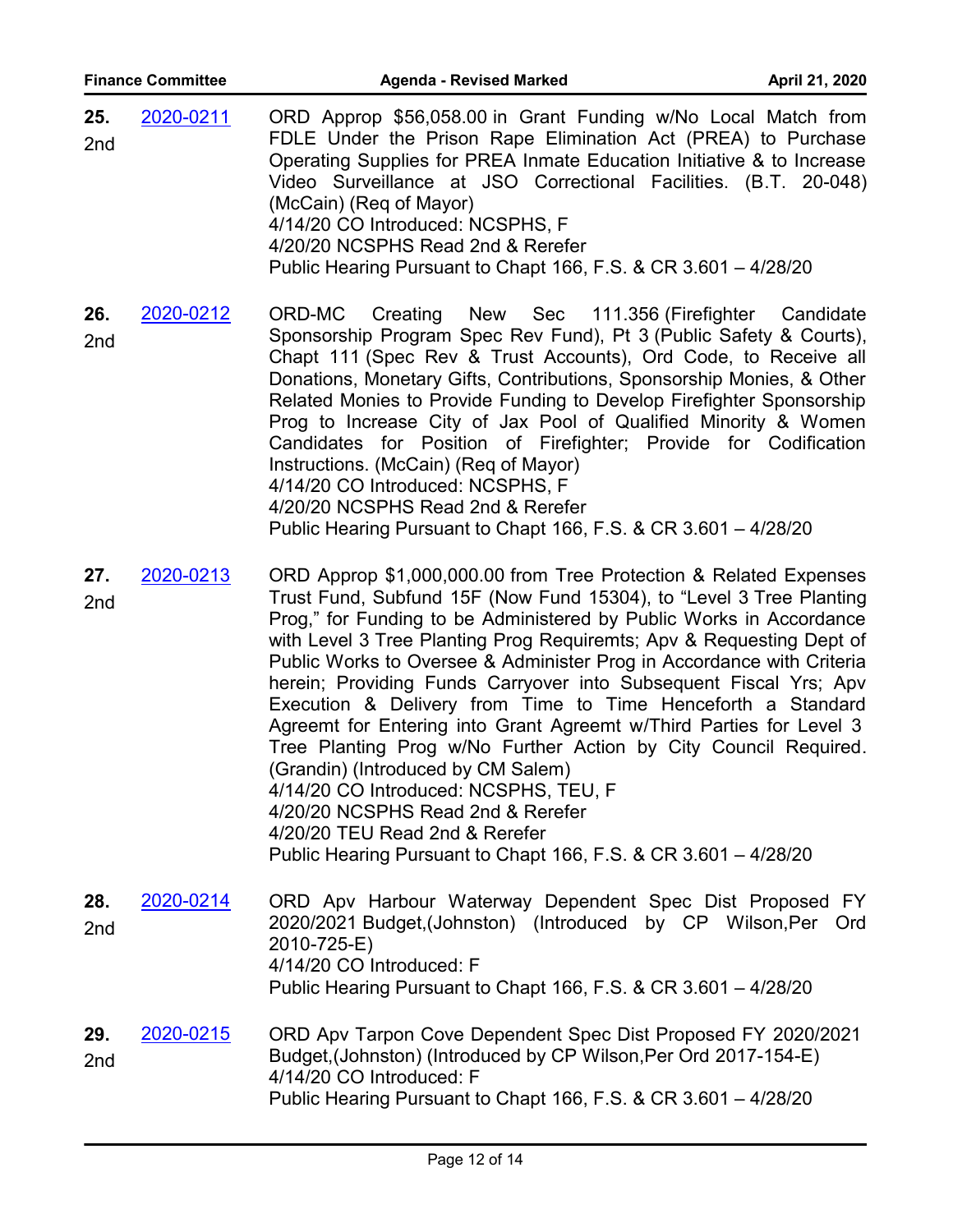| <b>Finance Committee</b> |                               | <b>Agenda - Revised Marked</b>                                                                                                                                                                                                       | April 21, 2020 |
|--------------------------|-------------------------------|--------------------------------------------------------------------------------------------------------------------------------------------------------------------------------------------------------------------------------------|----------------|
| 30.<br>2 <sub>nd</sub>   | 2020-0216                     | ORD Apv Millers Creek Dependent Spec Dist Proposed FY 2020/2021<br>Budget, . (Johnston) (Introduced by CP Wilson, Per Ord 2014-700-E)<br>4/14/20 CO Introduced: F<br>Public Hearing Pursuant to Chapt 166, F.S. & CR 3.601 - 4/28/20 |                |
| 31.<br>2 <sub>nd</sub>   | 2020-0217                     | ORD Apv Isle of Palms Dependent Spec Dist Proposed FY 2020/2021<br>Budget, (Johnston) (Introduced by CP Wilson, Per Ord 2011-724-E)<br>4/14/20 CO Introduced: F<br>Public Hearing Pursuant to Chapt 166, F.S. & CR 3.601 - 4/28/20   |                |
| 32.                      | 2020-0218<br><b>EMERGENCY</b> | ORD Re Chapt 118 (City Grants), Ord Code; Estab 2020-2021<br>Categories of Most Vulnerable Persons & Needs for Public Service<br>Grant Appropriations; Req 1 Cycle Emergency Passage. (Sidman) (Req                                  |                |
| Scrivener's              |                               | of Public Serv Grant Council)<br>4/14/20 CO Introduced: NCSPHS, F                                                                                                                                                                    |                |
| Contact:<br>Damian Cook  |                               | 4/20/20 NCSPHS Emergency/Approve 6-1 (Diamond)<br>4/20/20 NCSPHS Reconsider/Emergency/Approve 7-0<br>Public Hearing Pursuant to Chapt 166, F.S. & CR 3.601 - 4/28/20                                                                 |                |

## **Scrivener's**

## **1. Pg. 1, lines 14 and 18: strike "Priority Populations" and insert "Most Vulnerable Persons and Needs"**

#### **2. Pg. 2, line 20: strike "Person" and insert "Persons"**

ORD Approp \$1,880,120.00 from General Fund to KHA Subfund for Programs & Svcs for At-Hope Children & Youth in Jax Invoking the Exception of Sec 126.107(g) (Exemptions), Pt 1 (General Regulations), Chapt 126 (Procurement Code), Ord Code re: Children Svcs Prog Contracts to be Provided by Providers Specified in Ord; Apv & Auth the Mayor & Corp Sec & CEO of the KHA to execute Children's Svcs contracts w/ Providers Specified in Ord; Waiving Requirements of Sec 77.111(a) (Provider Contracts), Chapt 77 (KHA) Ord Code, to Exempt Children's Svcs Programming to be Provided by Providers Specified in Ord from Competitive Procurement. (B.T. 20-064) (Davis) (Req of Mayor) 4/14/20 CO Introduction: NCSPHS, F,R 4/20/20 NCSPHS Read 2nd & Rerefer Public Hearing Pursuant to Chapt 166, F.S. & CR 3.601 – 4/28/20 **33.** [2020-0221](http://jaxcityc.legistar.com/gateway.aspx?m=l&id=/matter.aspx?key=2294) 2nd